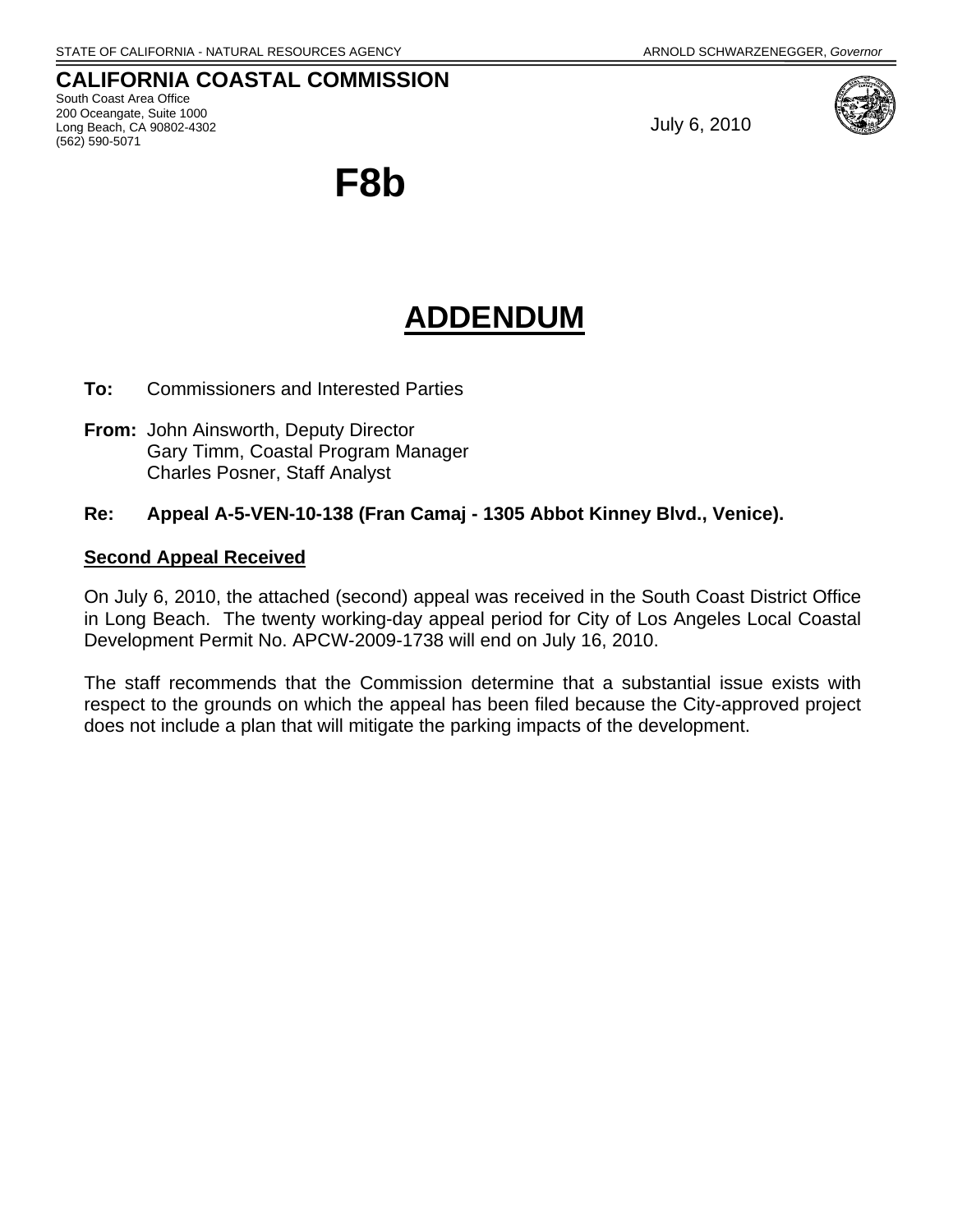ARNOLD SCHWARZENEGGER, Governor

#### CALIFORNIA COASTAL COMMISSION

SOUTH COAST DISTRICT OFFICE 200 OCEANGATE, 10TH FLOOR LONG BEACH, CA 90802-4416 VOICE (562) 590-5071 FAX (562) 590-5084

STATE OF CALIFORNIA - THE RESOURCES AGENCY

 $\sim$   $\sim$ 

 $\tau_{\rm h}$ 

6 2010 JUL



#### CALIFORNIA OMMISSION APPEAL FROM COASTAL PERMIT DECISION OF LOCAL GOVERNMENT

#### Please Review Attached Appeal Information Sheet Prior To Completing This Form.

#### **SECTION I. Appellant(s)**

Name: Arminda Diaz Mailing Address: 1520 Andalusia Ave. #7 Venice Zip Code: CA City:

Phone:

90291

#### **SECTION II.** Decision Being Appealed

1. Name of local/port government:

City of Los Angeles

Brief description of development being appealed: 2.

Grant by City of Coastal Development Permit for construction of new 1,248 square foot restaurant in coastal zone

Development's location (street address, assessor's parcel no., cross street, etc.): 3.

1305 Abbot Kinney Blvd., Los Angeles, CA 90291 APN 4239-027-002 Cross Street - Santa Clara Ave.

- Description of decision being appealed (check one.): 4.
- $\Box$ Approval; no special conditions
- 区 Approval with special conditions:
- $\Box$ Denial
	- For jurisdictions with a total LCP, denial decisions by a local government cannot be Note: appealed unless the development is a major energy or public works project. Denial decisions by port governments are not appealable.

|             | TO BE COMPLETED BY COMMISSION: |
|-------------|--------------------------------|
| APPEAL NO:  | $A-5-VEN-10-138$               |
| DATE FILED: | $7 - 6 - 10$                   |
| DISTRICT:   | $S_{\bullet}$ Coast            |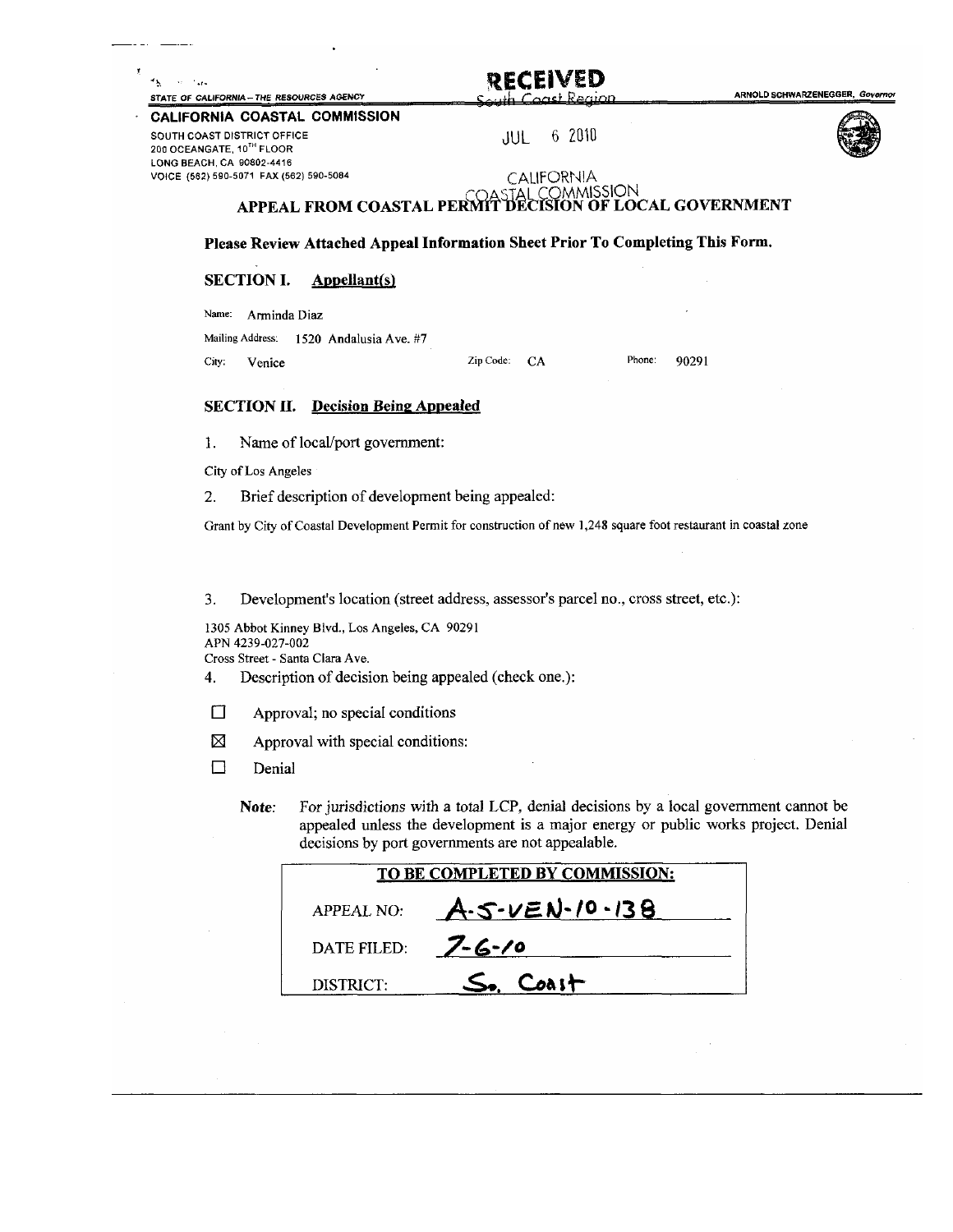#### **APPEAL FROM COASTAL PERMIT DECISION OF LOCAL GOVERNMENT (Page 2)**

- 5. Decision being appealed was made by (check one):
- $\Box$ Planning Director/Zoning Administrator
- $\Box$ City Council/Board of Supervisors
- $\boxtimes$ Planning Commission
- $\Box$ Other

 $\mathbf{q}_{\mathbf{q}} = \mathbf{q}_{\mathbf{q}}$  $\ddotsc$ 

> May 13, 2010 6. Date of local government's decision:

APCW-2009-1738-SPE-CDP-ZV-SPP-MEL 7. Local government's file number (if any):

#### **SECTION III.** Identification of Other Interested Persons

Give the names and addresses of the following parties. (Use additional paper as necessary.)

Name and mailing address of permit applicant: a.

ADC Development, Inc. 352 S. Almont Drive Beverly HIIIs, CA 90211

b. Names and mailing addresses as available of those who testified (either verbally or in writing) at the city/county/port hearing(s). Include other parties which you know to be interested and should receive notice of this appeal.

 $(1)$  see attached list

 $(2)$ 

 $(3)$ 

 $(4)$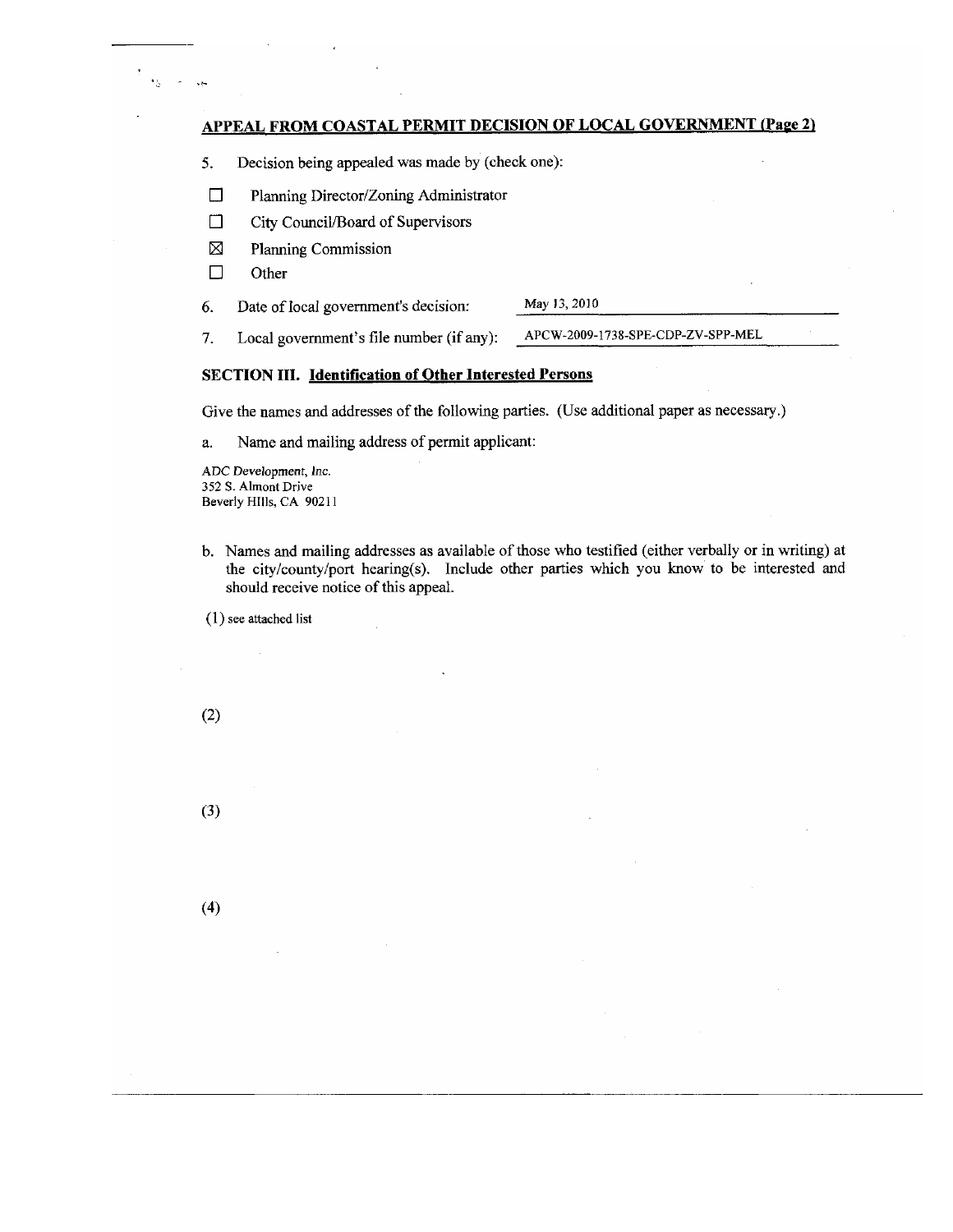#### **APPEAL FROM COASTAL PERMIT DECISION OF LOCAL GOVERNMENT (Page 3)**

#### **SECTION IV.** Reasons Supporting This Appeal

#### **PLEASE NOTE:**

- Appeals of local government coastal permit decisions are limited by a variety of factors and requirements of the Coastal Act. Please review the appeal information sheet for assistance in completing this section.
- State briefly your reasons for this appeal. Include a summary description of Local Coastal Program, Land Use Plan, or Port Master Plan policies and requirements in which you believe the project is inconsistent and the reasons the decision warrants a new hearing. (Use additional paper as necessary.)
- This need not be a complete or exhaustive statement of your reasons of appeal; however, there must be sufficient discussion for staff to determine that the appeal is allowed by law. The appellant, subsequent to filing the appeal, may submit additional information to the staff and/or Commission to support the appeal request.

I hereby incorporate by reference the statements in the appeal of this project filed by 1311 A.K. Properties, LLC, on June 3, 2010 (Commission Appeal No. A-5-VEN-10-138), and the supporting grounds for that appeal as described in the letter from John A. Henning, Jr., to Charles Posner dated June 22, 2010.

In addition, the following reasons are given for this appeal.

1. The City granted three variances from its usual code requirements. In addition to the loading space variance, which is discussed in the prior appeal, there is a second variance allowing compact parking spaces in lieu of full-sized spaces, and a third variance allowing tandem parking. The compact space variance in particular would allow the owner, under the original plan, to create at least one "fake," or "paper" parking space behind the proposed restaurant, by defining two undersized spaces as "compact" even though the City's code prohibits this in a lot with less than 10 spaces. Since only a fraction of cars are actually compact in size, the two spaces designated as "compact" would very possibly have been treated as one standard space, with the effect that there would be one less space available to the patrons and employees of the restaurant.

In fact, the City's compact space variance could have a much greater effect in a future redesign. The project approval is based on a hypothetical future project rather than the specific proposal made by the applicant, and the variance for compact spaces does not limit the use of such spaces in a future design to any particular number. (Specifically, condition (A)(5) states "A Variance is granted to permit compact parking stalls within an on-site parking area that contains less than 10 overall spaces.") As a result, a future design may contain even more "fake" or "paper" compact parking spaces than the original plan. For example, the owner could redesign the restaurant to have the same 400 feet of service floor area (requiring 9 parking spaces), but could provide the parking in a structure where the restaurant is on the second floor, or where the parking is underground. Under the City's approval, this design could include 100% compact spaces (9 out of 9), rather than just 2 out of 6 as proposed in the original plans. Again, since only a fraction of cars are actually compact in size, at least some of these spaces would be "fake" or "paper" spaces that would not be used in practice.

2. In condition (A)(4), the City allows the property owner to pay an \$18,000 "in-lieu" fee for up to 50 percent of "Beach Impact Zone" parking spaces, despite the fact that the property owner did not present evidence that the payment of this fee would mitigate the absence of these spaces or improve the public's access to the shore. The owner should be required to make this showing in order to use such a fee in lieu of any parking spaces.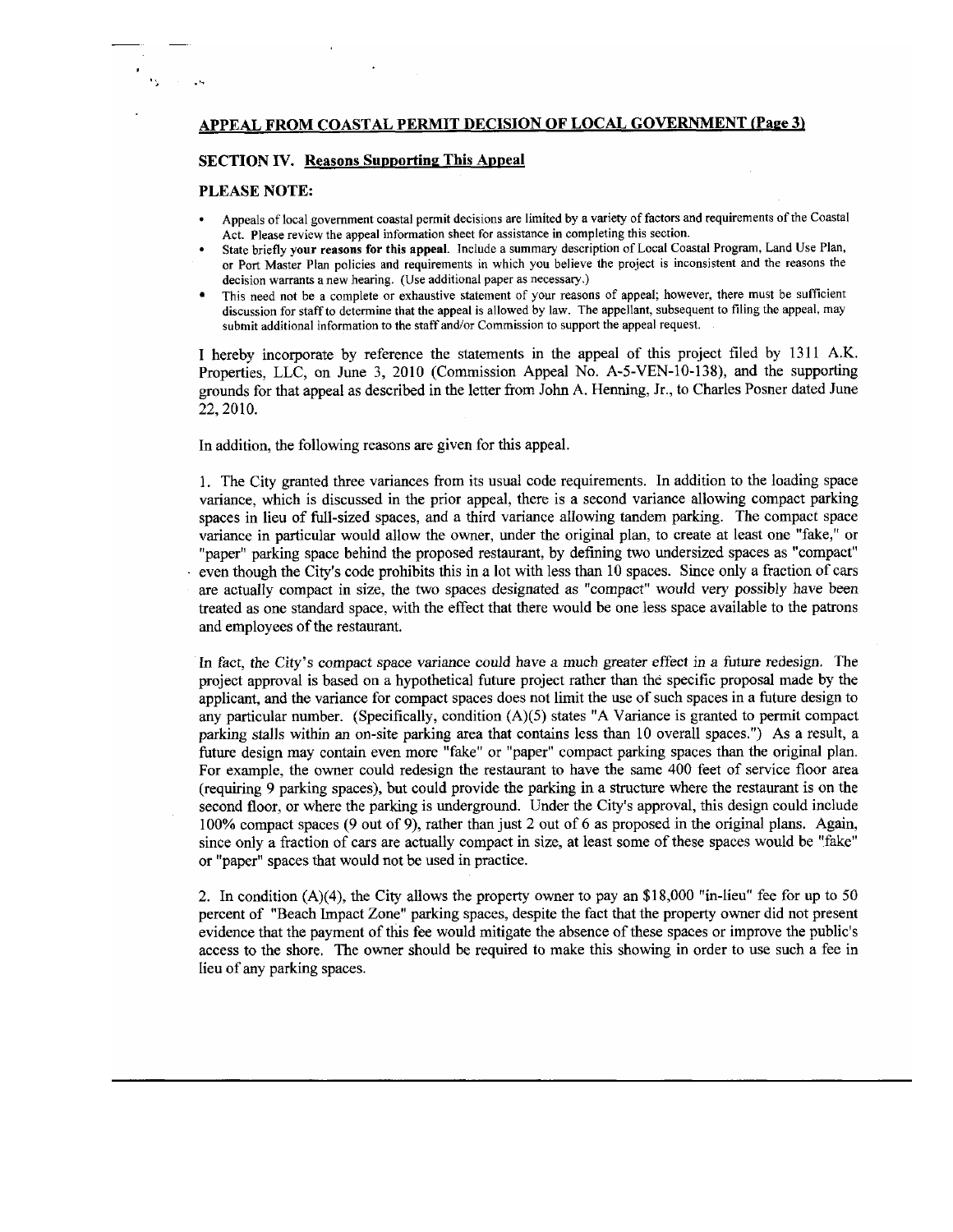3. The project application does not include a parking study that demonstrates that the project will provide adequate parking to meet the needs of the development without causing negative impacts to coastal access or access to public recreational facilities as required by the Venice Local Coastal Program Land Use Plan, Policy II.A.3, at pg. III-10.

4. Since the approval is for a hypothetical future project, there are no actual plans for the project showing whether the project will have negative impacts on the visual qualities of this coastal area, such as excessive building heights and bulks, and unnecessary visual clutter. (Coastal Act, section 30251.) The public should be allowed to comment on these aspects of the project.

5. The Coastal Development Permit Findings made by the City on pages F-6 through F-8 of the May 13, 2008 determination letter in case no. APCW-2009-1738-SPE-CDP-ZV-SPP-MEL are not supported by substantial evidence in the record. In particular:

a. Finding 9(A) that "The development is in conformity with Chapter 3 of the California Coastal Act of 1976 (commending with Section 30200 of the California Public Resources Code)" and the subsidiary finding that "The new commercial building ... should not have significant adverse effects, either individually or cumulatively, on coastal resources" cannot be made based on the evidence in the record, because the development as proposed by the applicant would violate the Coastal Act in numerous respects (including by negatively affecting public beach access parking supply), and there is no other actual proposal from the applicant that would avoid this impact.

b. Finding 9(D) that "The decision of the permit-granting authority has been guided by any applicable decision of the California Coastal Commission pursuant to Section 30625(c) of the Public Resources Code," and the subsidiary finding that "This request conforms with such known applicable decisions" of the Coastal Commission cannot be made based on the evidence in the record, because the project does not conform with the various decisions of the Commission in Commission Case No. A5-VEN-07-200 (796 Main Street, Venice). In that case the Commission required the applicant to present specific plans showing how the parking demands of the project were met by the parking provided. The Commission and its staff also recognized that a parking plan should "mitigate the parking demands of the development so that public parking supplies that support coastal access are not adversely affected by the parking demands of the approved development"; that a project that displaces parking spaces "would result in the loss of parking capacity and increased competition for the remaining parking supplies"; and that a local approval of one project has the potential to "set a significant precedent that could have wideranging effects on public parking supplies if and when other landowners petition the City to allow the conversion of other less intensive land uses to restaurants". It appears that the City was unaware of this decision and similar decisions when it approved the project here.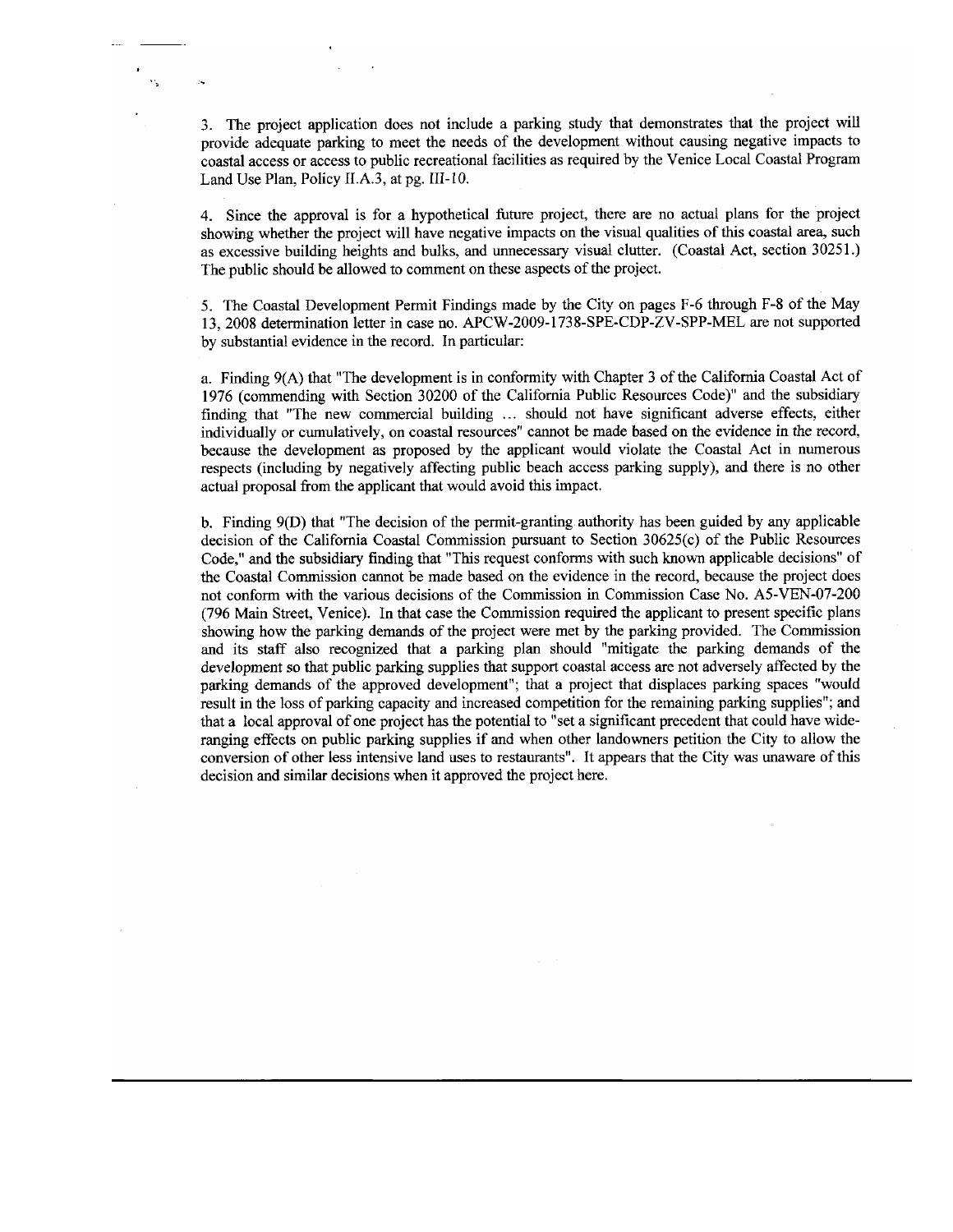**CALIFORNIA COASTAL COMMISSION**  South Coast Area Office 200 Oceangate, Suite 1000 Long Beach, CA 90802-4302 (562) 590-5071

**F8b**

Appeal Filed: 6/17/2010 49th Day: 8/5/2010 180th Day: N/A Staff: Charles Posner-LB Staff Report: 6/24/2010 Hearing Date: July 9, 2010 Commission Action:

## **STAFF REPORT: APPEAL - SUBSTANTIAL ISSUE**

**APPEAL NUMBER:** A-5-VEN-10-138

**APPLICANT:** Fran Camaj – ADC Development, Inc.

**AGENT:** Lauren Madden

**APPELLANT:** 1311 A.K. Properties, LLC (Attn: Tom Hansen, Esq.)

- **PROJECT LOCATION:** 1305 Abbot Kinney Boulevard, Venice, City of Los Angeles, Los Angeles County.
- **PROJECT DESCRIPTION:** Appeal of City of Los Angeles Local Coastal Development Permit Case No. APCW-2009-1738 for demolition of a one-story 1,312 square foot building, and construction of a new 1,248 square foot restaurant with maximum capacity of 47 people (and on-site parking) at 1305 Abbot Kinney Blvd., Venice, City of Los Angeles, Los Angeles County.

### **SUMMARY OF STAFF RECOMMENDATION**

The staff recommends that the Commission, after public hearing, determine that **a substantial issue exists** with respect to the grounds on which the appeal has been filed because the Cityapproved project does not include a plan that will mitigate the parking impacts of the development. Therefore, the local coastal development permit raises a significant issue with regard to the public access policies of the Coastal Act and the protection of the public parking supply necessary to support public access to Venice Beach.

### **See Page Four for the motion to make the substantial issue determination**.

The Commission will not take public testimony during this phase of the appeal hearing unless at least three commissioners request it. If the Commission finds that the appeal raises a substantial issue, it will schedule the de novo phase of the hearing for a future meeting, during which it will take public testimony. Written comments may be submitted to the Commission during either phase of the hearing.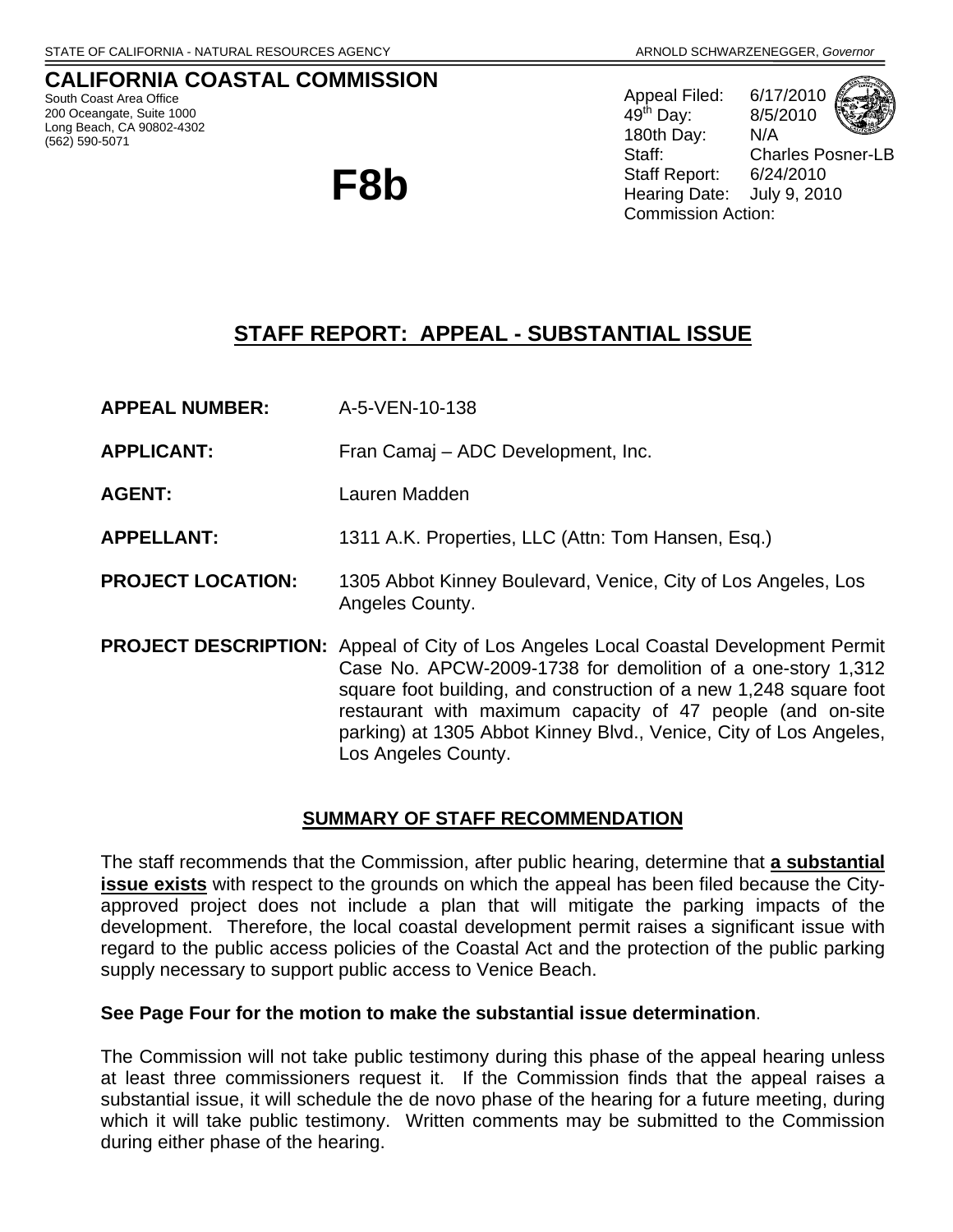### **I. APPELLANT'S CONTENTIONS**

The City of Los Angeles West Los Angeles Area Planning Commission's action to approve Local Coastal Development Permit No. APCW-2009-1738 for a new restaurant at 1305 Abbot Kinney Boulevard in the North Venice area has been appealed to the Commission by 1311 A.K. Properties, LLC. The grounds for the appeal are attached to this report as Exhibit #2. The appellant contends that the City-approved restaurant has an inadequate parking supply and the development will aggravate the parking impacts of the area (Exhibit #2).

### **II. LOCAL GOVERNMENT ACTION**

At its meeting on April 21, 2010, the City of Los Angeles West Los Angeles Area Planning Commission approved with conditions Local Coastal Development Permit No. APCW-2009- 1738 for a new restaurant at 1305 Abbot Kinney Boulevard in the North Venice. The action was not appealed at the local level.

The City's Notice of Final Local Action for the Planning Commission's approval of the local coastal development permit was received in the South Coast District Office in Long Beach on June 17, 2010, and the Commission's required twenty working-day appeal period commenced. The appeal by 1311 A.K. Properties, LLC was filed on June 17, 2010, the first day of the appeal period. The Commission's twenty working-day appeal period will end on July 16, 2010.

### **III. APPEAL PROCEDURES**

Section 30600(b) of the Coastal Act provides that prior to certification of its Local Coastal Program (LCP), a local jurisdiction may, with respect to development within its area of jurisdiction in the coastal zone and consistent with the provisions of Sections 30604, 30620 and 30620.5, establish procedures for the filing, processing, review, modification, approval or denial of a coastal development permit. Pursuant to this provision, the City of Los Angeles developed a permit program in 1978 to exercise its option to issue local coastal development permits. Sections 13301-13325 of Title 14 of the California Code of Regulations provide procedures for issuance and appeals of locally issued coastal development permits. Section 30602 of the Coastal Act allows *any* action by a local government on a coastal development permit application evaluated under Section 30600(b) to be appealed to the Commission. The standard of review for such an appeal is the Chapter 3 policies of the Coastal Act. [Cal. Pub. Res. Code §§ 30200 and 30604.]

After a final local action on a local coastal development permit application, the Coastal Commission must be noticed within five days of the decision. After receipt of such a notice which contains all the required information, a twenty working-day appeal period begins during which any person, including the applicant, the Executive Director, or any two members of the Commission, may appeal the local decision to the Coastal Commission. [Cal. Pub. Res. Code § 30602.]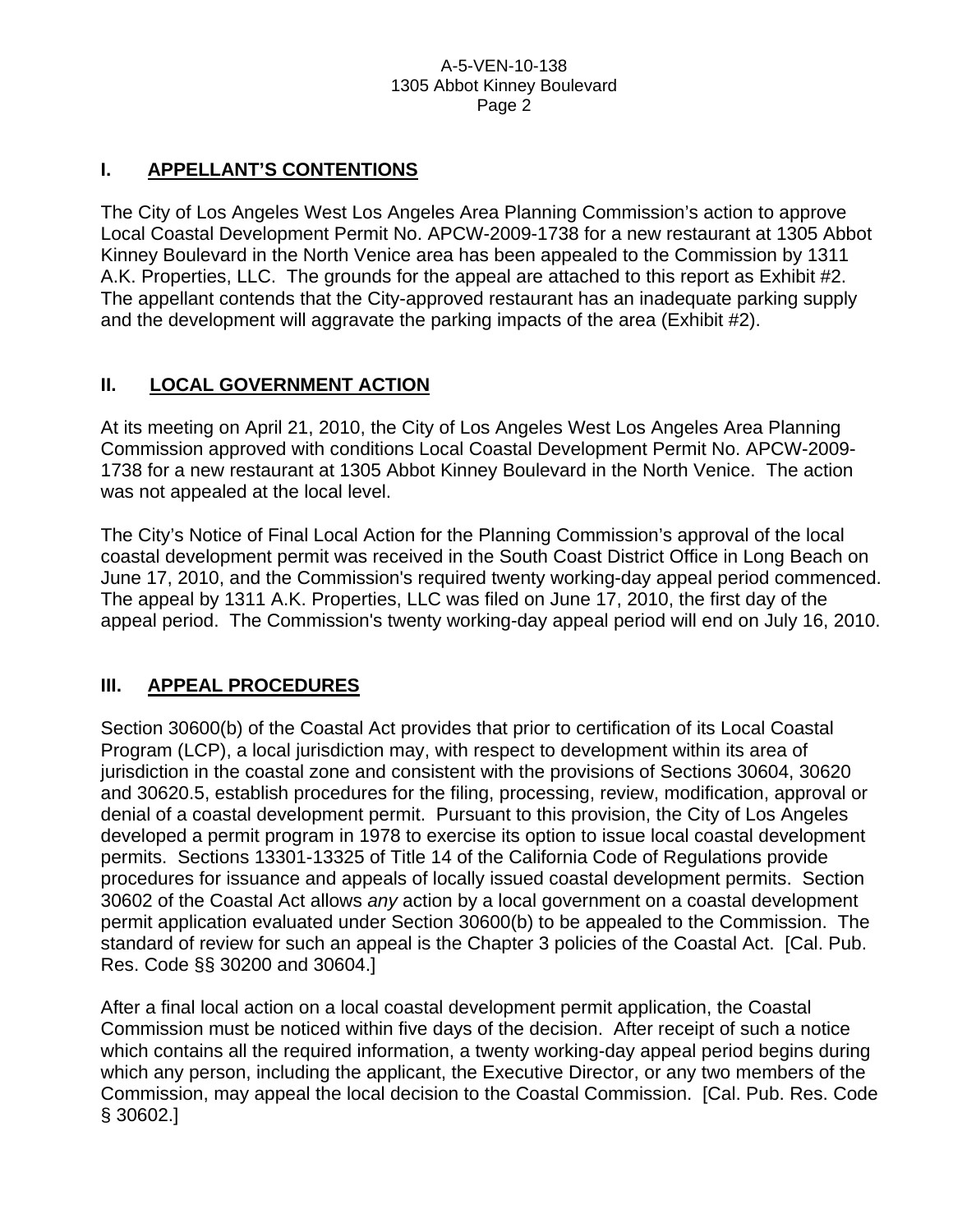The action currently before the Commission is to find whether there is a "substantial issue" or "no substantial issue" raised by the appeal of the local approval of the proposed project. Sections 30621 and 30625(b)(2) of the Coastal Act require a de novo hearing of the appealed project unless the Commission determines that no substantial issue exists with respect to the grounds for appeal.

Commission staff recommends a finding of substantial issue. If the Commission decides that the appellant's contentions raise no substantial issue as to conformity with Chapter 3 of the Coastal Act, the action of the local government stands. Alternatively, if the Commission finds that a substantial issue exists with respect to the conformity of the action of the local government with the Chapter 3 policies of the Coastal Act, the local coastal development permit is voided and the Commission typically continues the public hearing to a later date in order to review the coastal development permit as a de novo matter. [Cal. Pub. Res. Code §§ 30621 and 30625.] Section 13321 of the Coastal Commission regulations specifies that de novo actions will be heard according to the procedures outlined in Sections 13114 and 13057- 13096 of the Commission's regulations.

If there is no motion from the Commission to find no substantial issue, it will be presumed that the appeal raises a substantial issue and the Commission will schedule the de novo phase of the public hearing on the merits of the application at a subsequent Commission hearing. A de novo public hearing on the merits of the application uses the Chapter 3 policies of the Coastal Act. The certified Venice Land Use Plan is used as guidance. Sections 13110-13120 of Title 14 of the California Code of Regulations further explain the appeal hearing process.

If the Commission decides to hear arguments and vote on the substantial issue question, proponents and opponents will have three minutes per side to address whether the appeal raises a substantial issue. The only persons qualified to testify before the Commission at the substantial issue portion of the appeal process are the applicant, persons who opposed the application before the local government (or their representatives), and the local government. Testimony from other persons must be submitted in writing. The Commission will then vote on the substantial issue matter. It takes a majority of Commissioners present to find that the grounds for the appeal raise no substantial issue.

### **IV. DUAL PERMIT JURISDICTION**

Within the areas specified in Section 30601, which is known in the City of Los Angeles permit program as the *Dual Permit Jurisdiction* area, the Coastal Act requires that any development which receives a local coastal development permit also obtain a second (or "dual") coastal development permit from the Coastal Commission. For projects located inland of the areas identified in Section 30601 (i.e., projects in the *Single Permit Jurisdiction*), the City of Los Angeles local coastal development permit is the only coastal development permit required. The proposed development is not located within the *Dual Permit Jurisdiction*.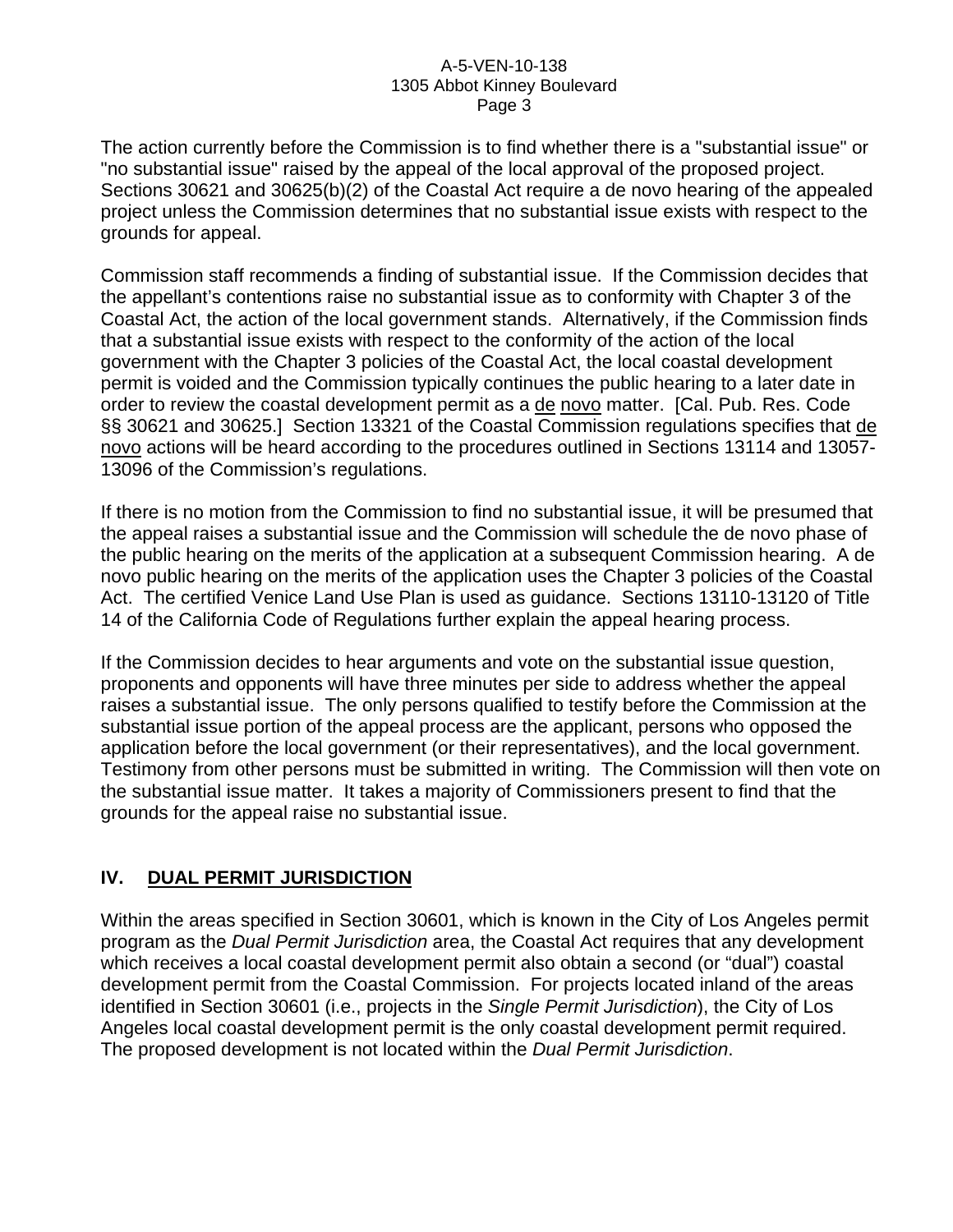### **V. STAFF RECOMMENDATION ON SUBSTANTIAL ISSUE**

The staff recommends that the Commission determine that **a substantial issue exists** with respect to whether the local government's approval of the project is consistent with the provisions of Chapter 3 of the Coastal Act (commencing with Section 30200), pursuant to PRC Section 30625(b)(1).

Staff recommends a **NO** vote on the following motion:

### **MOTION:** *"I move that the Commission determine that Appeal No. A-5-VEN-10-138 raises no substantial issue with respect to conformity of the local approval with the policies of Chapter 3 of the Coastal Act."*

Failure of the motion will result in a de novo hearing on the application and adoption of the following resolution and findings. A majority of the Commissioners present is required to pass the motion.

### **Resolution to Find Substantial Issue for Appeal A-5-VEN-10-138**

The Commission hereby finds that Appeal No. **A-5-VEN-10-138** presents a substantial issue with respect to conformity of the local government approval with the Chapter 3 policies of the Coastal Act.

### **VI. FINDINGS AND DECLARATIONS FOR SUBSTANTIAL ISSUE**

The Commission hereby finds and declares:

### **A. Project Description**

The project site, which fronts Abbot Kinney Boulevard Main Street, is about one-quarter mile inland of the beach and boardwalk (Exhibit #1). The project site is comprised of one lot developed (c. 1922) with a one-story, 1,312 square foot structure (Los Angeles County records indicate that two residential units exist on the property). The development authorized by the City of Los Angeles West Los Angeles Area Planning Commission's approval of Local Coastal Development Permit No. APCW-2009-1738 is the demolition the existing building, and construction of a new 1,248 square foot restaurant with maximum capacity of 47 people. The site plan for the proposed restaurant shows six on-site parking stalls, all accessed from the rear alley (Exhibit #3).

### **B. Substantial Issue Analysis**

As stated in Section III of this report, the grounds for an appeal of a coastal development permit issued by the local government prior to certification of its Local Coastal Program (LCP) are the Chapter 3 policies of the Coastal Act. Any such local government coastal development permit may be appealed to the Commission. The Commission shall hear an appeal unless it determines that the local government action raises no substantial issue as to conformity with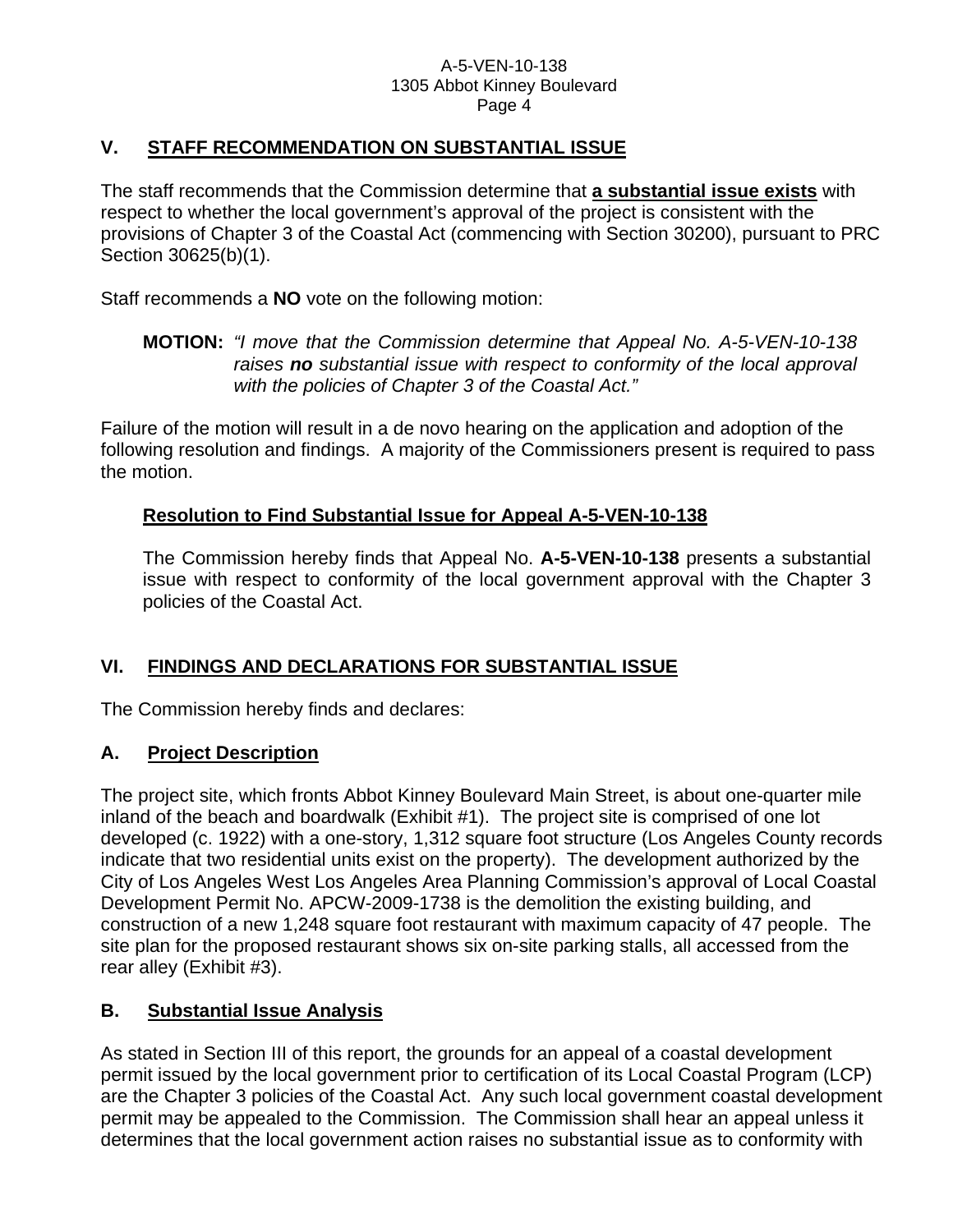Chapter 3 policies of the Coastal Act. In this case, staff has recommended that a substantial issue does exist in the local government's approval of the project.

The appellant contends that the City-approved restaurant has an inadequate parking supply and the development will aggravate the parking impacts of the area (Exhibit #2). This contention raises the coastal access issue of whether the demands of the proposed restaurant will adversely impact the public parking supply necessary to support public access to Venice Beach.

Section 30211 of the Coastal Act states:

Development shall not interfere with the public's right of access to the sea where acquired through use or legislative authorization, including, but not limited to, the use of dry sand and rocky coastal beaches to the first line of terrestrial vegetation.

Section 30213 of the Coastal Act states:

Lower cost visitor and recreational facilities shall be protected, encouraged, and, where feasible, provided. Developments providing public recreational opportunities are preferred.

Section 30252 of the Coastal Act states:

The location and amount of new development should maintain and *enhance public access to the coast* by (1) facilitating the provision or extension of transit service, (2) providing commercial facilities within or adjoining residential development or in other areas that will minimize the use of coastal access roads, (3) providing nonautomobile circulation within the development, (4) *providing adequate parking facilities* or providing substitute means of serving the development with public transportation, (5) assuring the potential for public transit for high intensity uses such as high-rise office buildings, and by (6) assuring that the recreational needs of new residents will not overload nearby coastal recreation areas by correlating the amount of development with local park acquisition and development plans with the provision of onsite recreational facilities to serve the new development.

A substantial issue exists with respect to the proposed project's conformance with Chapter 3 of the Coastal Act, and with the approval of Local Coastal Development Permit No. APCW-2009- 1738, because the City-approved project does not include a plan that will mitigate the parking impacts of the development. The proposed project provides only six parking spaces for a new 1,248 square foot restaurant. Using the parking standard for restaurants (one parking space for 50 square feet of customer service area) that is set forth in the certified Venice Land Use Plan (LUP), the 1,248 square foot restaurant would only have enough parking (six stalls) for 300 square feet of customer service area. The City's approval does not limit the approved customer service area to 300 square feet, and no off-site parking plan or other mitigation was approved or required. The City's approval (Condition 3) does state that: the applicant is permitted to pay the in-lieu fee of \$18,000 for up to fifty percent of the total number of the required Beach Impact Zone Parking spaces per Section 13E of the Venice Specific Plan. However, the local coastal development permit does not indicate what number of Beach Impact Zone Parking spaces are required, or whether the applicant is required (instead of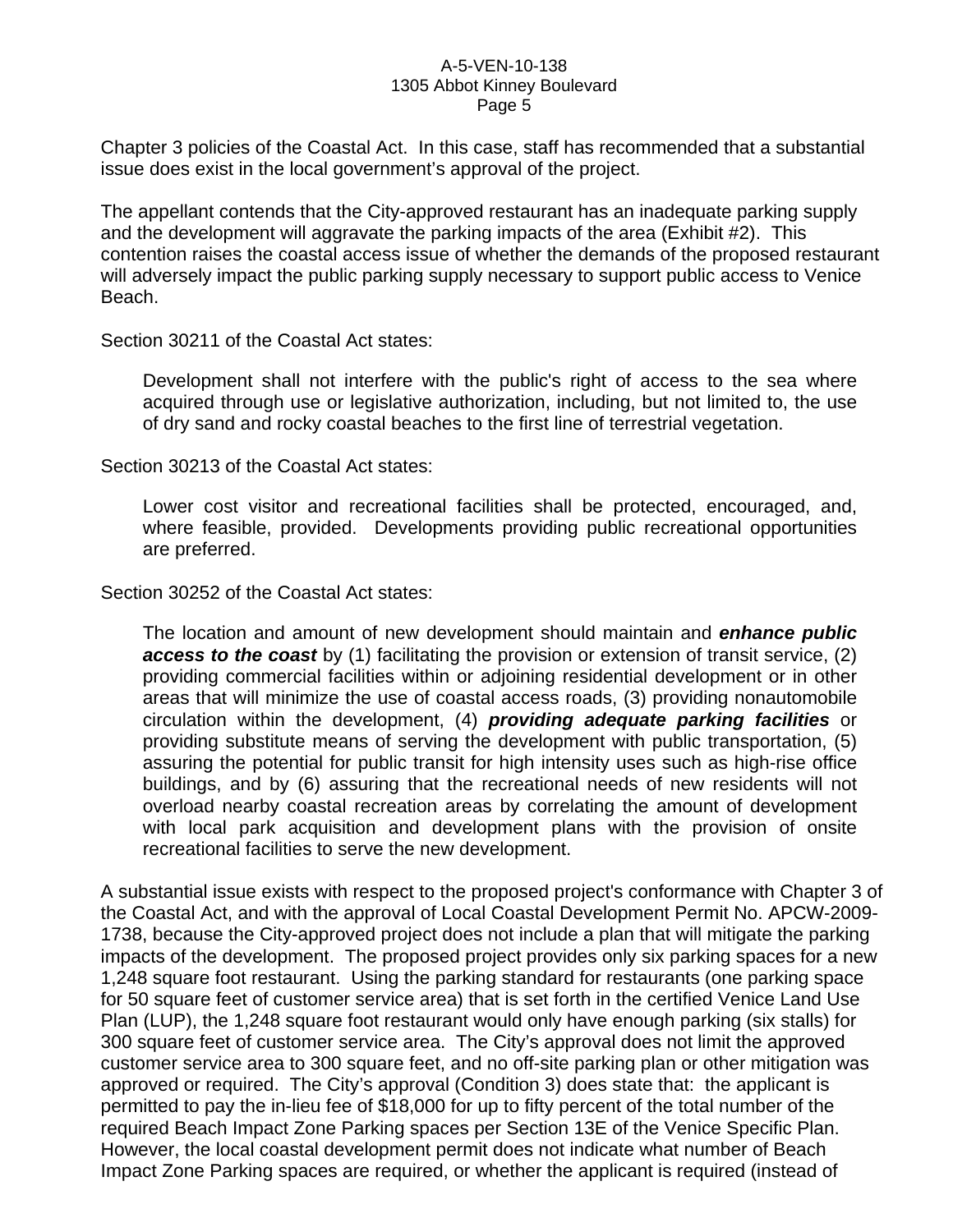permitted) to pay the in-lieu fee. In addition, there is no evidence that the payment of a fee to the City in lieu of providing actual parking will mitigate the parking impacts of the project or improve access to the coast.

Therefore, the provision of only six parking spaces for a new 1,248 square foot restaurant raise a substantial issue in regards to the public access policies of the Coastal Act because six parking spaces is not enough parking to meet the parking demands of a 1,248 square foot restaurant. A parking plan for a commercial use is supposed to mitigate the parking demands of the development so that public parking supplies that support coastal access are not adversely affected by the parking demands of the approved development. The City-approved project does not include a plan that will mitigate the parking impacts of the development. Therefore, a substantial issue exists with respect to the with respect to the grounds on which the appeal has been filed.

The issue of whether the proposed restaurant can provide adequate parking for its patrons, for the life of the proposed use, without negatively impacting the public beach access parking supply, is a very important and substantial issue. Section 30252 of the Coastal Act requires that new development provide adequate parking facilities to maintain and enhance public access to the coast. Section 30213 of the Coastal Act requires that lower cost visitor and recreational facilities shall be protected.

Because of the importance of the public access issue, the Commission has carefully reviewed projects like the proposed restaurant that are located near a popular coastal recreation area. Only with careful review of the proposed project can the Commission ensure that public access to the coast is protected. If it finds that a substantial issue exits, the Commission will have the opportunity to review and act on the proposed project at the subsequent de novo hearing. Therefore, the Commission finds that a substantial issue exists with respect to the proposed project's conformance with Chapter 3 of the Coastal Act, and with the approval of Local Coastal Development Permit No. APCW-2009-1738.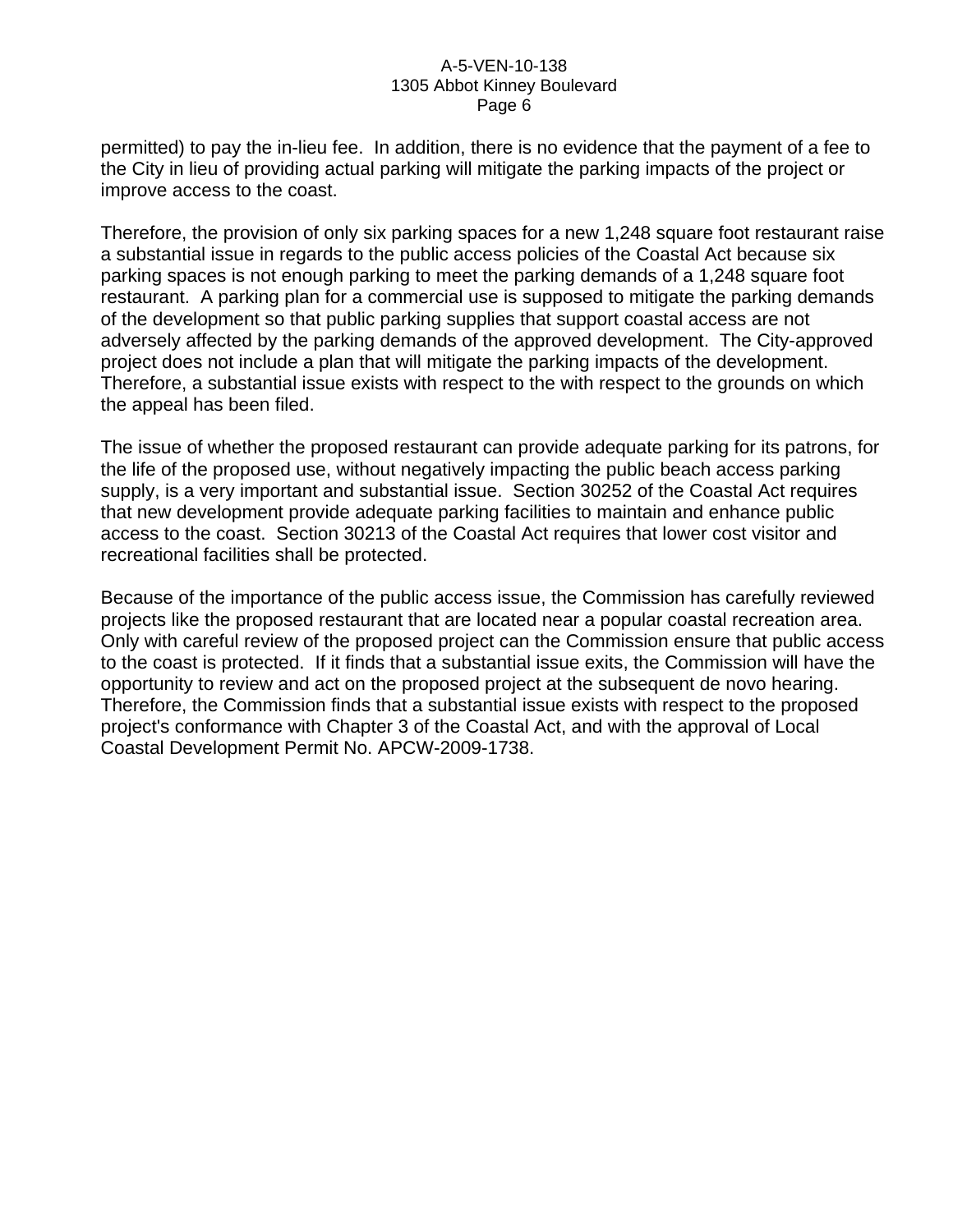VENICE, CA

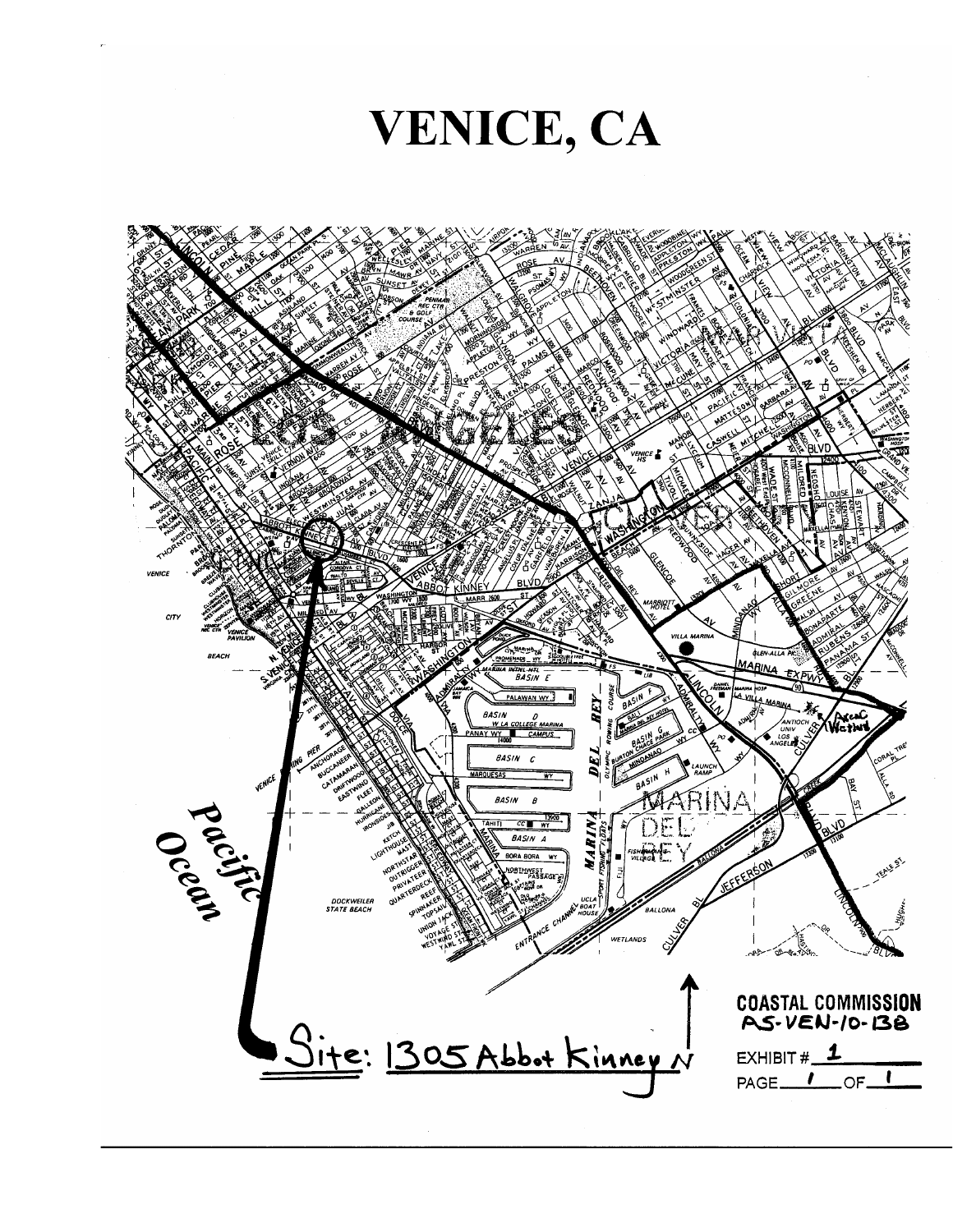#### APPEAL FROM COASTAL PERMIT DECISION OF LOCAL GOVERNMENT

# SECTION IV. Reasons Supporting This Appeal  $A - 5 - VEN - 10 - 13B$

#### PLEASE NOTE:

- Appeals of local government coastal permit decisions are limited by a variety of factors and requirements of the Coastal Act. Please review the appeal information sheet for assistance in completing this section.
- State briefly your reasons for this appeal. Include a summary description of Local Coastal Program, Land Use Plan, or Port Master Plan policies and requirements in which you believe the project is inconsistent and the reasons the decision warrants a new hearing. (Use additional paper as necessary.)
- This need not be a complete or exhaustive statement of your reasons of appeal; however, there must be sufficient discussion for staff to determine that the appeal is allowed by law. The appellant, subsequent to filing the appeal, may submit additional information to the staff and/or Commission to support the appeal request.

The City approved construction of a new 1,248 square foot restaurant in the coastal zone, including a 600 square-foot service area. Under the City's applicable plan (the Venice Coastal Zone Specific Plan) and the Venice Local Coastal Program Land Use Plan certified by the Coastal Commission in 2001 (LUP), this development would require 14 parking spaces. As framed in the application, however, the development provided only 6 on-site parking spaces (most of them substandard) and zero off-site spaces.

The approvals sought by the applicant included:

(1) an exception to the specific plan permitting six on-site spaces in lieu of the 14 required spaces;

(2) a variance to permit compact parking stalls instead of the required full-size stalls;

(3) a variance to permit tandem parking;

(4) a variance to not provide a loading space that is otherwise required for commercial buildings;

(5) a Coastal Development Permit:

(6) a determination of compliance with the specific plan (Project Permit Compliance)

(7) a determination of compliance with the Mello Act;

(8) an approval of plans under the City's municipal code

The application was considered initially by the West Los Angeles Area Planning Commission. After hearing, the Commission granted all of the approvals except the specific plan exception for reduced parking. The approvals included numerous conditions. Specifically, Condition (1) requires the applicant to reduce the service floor area to comply with the parking standards of the specific plan; and Condition (4) allows the applicant to pay an in-lieu fee of \$18,000 per space for up to 50% of the parking required under a particular provision of the specific plan, known as Beach Impact Zone parking.

The City's approval of the Coastal Development Permit violated the coastal access policies set forth in the Coastal Act, and specifically reduced public parking near the beach, in at least these three respects:

(1) it approved a hypothetical future resign of the development that would conform to the parking standards of the specific plan and the LUP, without any actual plans or other showing by the applicant as to how these standards would actually be met;

(2) it allowed payment of an \$18,000 in-lieu fee for parking when the LUP provides that such fees must be set "at a rate proportional to the cost of providing a physical parking space," a much higher amount.

(3) it waived the City's regulations concerning tandem parking, compact parking and an on-site loading zone, thereby creating illusory on-site parking spaces that will not, in fact, actually be available to patrons, thereby aggravating the parking impacts of the project. **UUAOIAL UUITIITIOOIUIT** 

AS-VEN-10-138 EXHIBIT #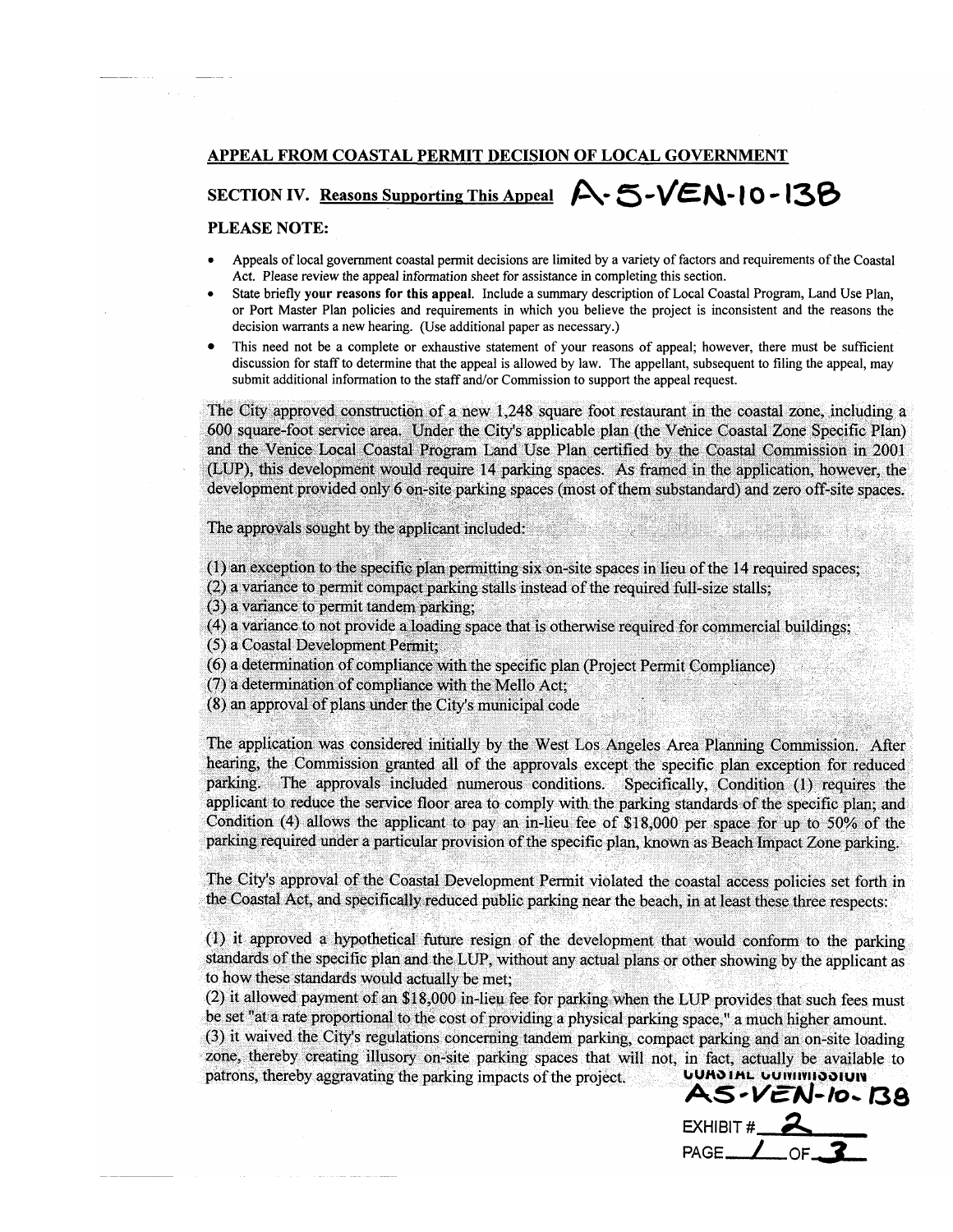| • IMPORTANT: If possible, fax/email by Wednesday, July 6, 2010 |                                                                                                         |                                  |
|----------------------------------------------------------------|---------------------------------------------------------------------------------------------------------|----------------------------------|
| TO:                                                            | <b>California Coastal Commission</b>                                                                    | RECEIVED<br>South Coast Region   |
|                                                                | ATTN: Charles Posner, Coastal Program Analyst<br>200 Oceangate, Suite 1000<br>Long Beach, CA 90802-4302 | JUN 2 3 2010                     |
|                                                                | Fax: (562) 590 5084<br>Email: cposner@coastal.ca.gov                                                    | CALIFORNIA<br>COASTAL COMMISSION |

Commission Appeal No. A-5-VEN-10-138 (Local Permit # APCW-2009-1738) Re: (Proposed construction of restaurant at 1305 Abbot Kinney Blvd., Venice CA)

Honorable Commissioners:

We support the appeal of the coastal development permit for the above restaurant because the applicant has not presented a design to the City or the public that meets the City's parking requirements. The original 47-seat restaurant proposed by the applicant project provided only 6 of the required 14 spaces, and at least 3 of these were located where a loading space should be.

We also request that the Commission reaffirm that the Venice Coastal Zone Specific Plan and its functional equivalent, the Venice Local Coastal Program Land Use Plan (LUP) allow the applicant to use an "in-lieu" parking fee instead of actual spaces only for up to 50% of the parking spaces required for Beach Impact Zone (BIZ) parking, rather than for all required spaces.

In addition, we believe that the in-lieu parking fee of \$18,000 per space specified in the VCZSP is inadequate and that any in-lieu fee should be set "at a rate proportional to the cost of providing a physical parking space," as has been required by the Commission in the LUP.

Finally, we believe that in any future redesigned project, the applicant must present to the Commission "a detailed parking study that demonstrates that the project will provide adequate parking to meet the needs of the development without causing negative impacts to coastal access or access to public recreational facilities," as required by the LUP certified by the Commission.

| <b>Other Comments:</b>                                                                                                                                                                                                                        |                                              |
|-----------------------------------------------------------------------------------------------------------------------------------------------------------------------------------------------------------------------------------------------|----------------------------------------------|
|                                                                                                                                                                                                                                               |                                              |
| <b>Print Name: Alicia Daugherty</b>                                                                                                                                                                                                           | Address: 50 Breeze Ave, #15 Venice, CA 90291 |
| Digitally signed by Alicia Daugherty<br>Alicia<br>DN: cn=Alicia Daugherty, c=US,<br>o=Arlo Creative.<br>Signature:<br>email=alicia@arlocreative.com<br>Daugherty<br>Reason: I am approving this document<br>Date: 2010.06.22 18:14:13 -07'00" | <b>COASTAL COMMISSION</b>                    |
| Phone: 310.400.0368                                                                                                                                                                                                                           |                                              |
|                                                                                                                                                                                                                                               |                                              |
| Email: Alicia@arlocreative.com                                                                                                                                                                                                                | EXHIBIT # $\frac{2}{\text{PAGE}}$            |
| $\blacktriangleright$ ALSO: Please fax, email or mail a copy to Arminda Diaz at: FAX: (310) 943 1745;                                                                                                                                         |                                              |
| EMAIL: arminda@d3architecture.com; MAIL: 1520 Andalusia Ave., #7, Venice, CA 90291                                                                                                                                                            |                                              |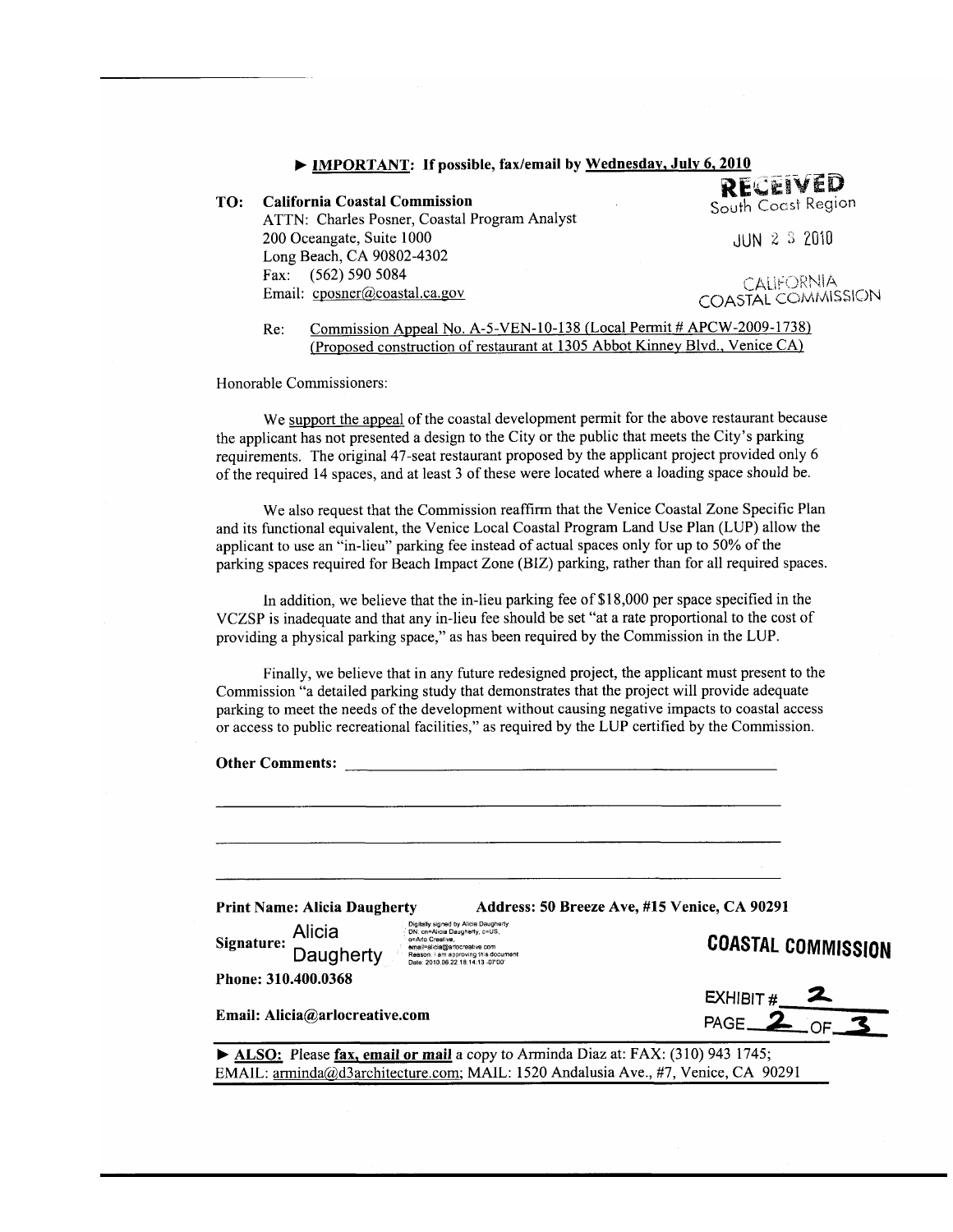| • IMPORTANT: If possible, fax/email by Wednesday, July 6, 2010 |                                                                                                                |                    |
|----------------------------------------------------------------|----------------------------------------------------------------------------------------------------------------|--------------------|
| TO:                                                            | <b>California Coastal Commission</b>                                                                           | <b>RECEIVED</b>    |
|                                                                | ATTN: Charles Posner, Coastal Program Analyst                                                                  | South Coast Region |
|                                                                | 200 Oceangate, Suite 1000                                                                                      |                    |
|                                                                | Long Beach, CA 90802-4302                                                                                      | $JUN$ 2 3 2010     |
|                                                                | $(562)$ 590 5084<br>Fax:                                                                                       |                    |
|                                                                | Email: cposner@coastal.ca.gov                                                                                  | <b>CALIFORNIA</b>  |
|                                                                | COASTAL COMMISSION<br>Commission Anneal No. A-5-VEN-10-138 (Local Permit # APCW-2009-1738)<br>D <sub>a</sub> . |                    |

ommission Appeal No. A -5-VEN-10-138 (Local Permit # ĸe: (Proposed construction of restaurant at 1305 Abbot Kinney Blvd., Venice CA)

Honorable Commissioners:

We support the appeal of the coastal development permit for the above restaurant because the applicant has not presented a design to the City or the public that meets the City's parking requirements. The original 47-seat restaurant proposed by the applicant project provided only 6 of the required 14 spaces, and at least 3 of these were located where a loading space should be.

We also request that the Commission reaffirm that the Venice Coastal Zone Specific Plan and its functional equivalent, the Venice Local Coastal Program Land Use Plan (LUP) allow the applicant to use an "in-lieu" parking fee instead of actual spaces only for up to 50% of the parking spaces required for Beach Impact Zone (BIZ) parking, rather than for all required spaces.

In addition, we believe that the in-lieu parking fee of \$18,000 per space specified in the VCZSP is inadequate and that any in-lieu fee should be set "at a rate proportional to the cost of providing a physical parking space," as has been required by the Commission in the LUP.

Finally, we believe that in any future redesigned project, the applicant must present to the Commission "a detailed parking study that demonstrates that the project will provide adequate parking to meet the needs of the development without causing negative impacts to coastal access or access to public recreational facilities," as required by the LUP certified by the Commission.

#### ARMINDA DIAZ , AIA LEED AP 1520 ANDALUSIA AVE #7 VENICE CA 90291

ALSO: Please fax, email or mail a copy to Arminda Diaz at: FAX: (310) 943 1745; EMAIL: arminda@d3architecture.com; MAIL: 1520 Andalusia Ave., #7, Venice, CA 90291

**COASTAL COMMISSION** 

EXHIBIT # PAGE<sub> $-$ 3</sub>  $\circ$   $\in$   $\le$